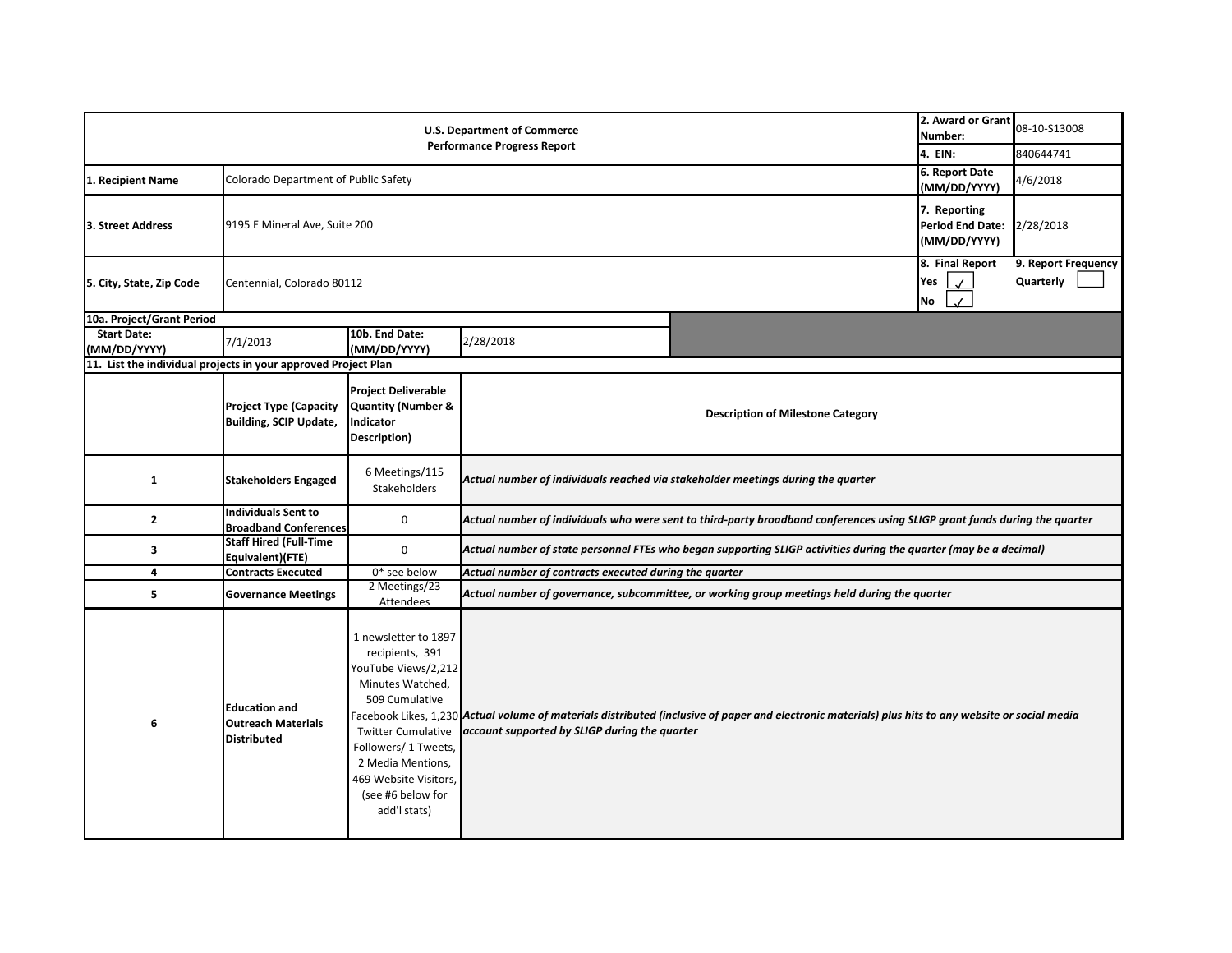| $\overline{7}$                                                                                                                                                                                                                                                                                                                                                                                                                                                                                                                                                                                                                                                                                                                                                                                                                                                                                                                                                                                                                                                                                                                                                                                                                                                                                        | <b>Subrecipient</b><br><b>Agreements Executed</b>                                                                                                            | 0                                        |                                                                                                                                            | Actual number of agreements executed during the quarter |                                                 |                          |                                                          |                                                                         |                                            |  |
|-------------------------------------------------------------------------------------------------------------------------------------------------------------------------------------------------------------------------------------------------------------------------------------------------------------------------------------------------------------------------------------------------------------------------------------------------------------------------------------------------------------------------------------------------------------------------------------------------------------------------------------------------------------------------------------------------------------------------------------------------------------------------------------------------------------------------------------------------------------------------------------------------------------------------------------------------------------------------------------------------------------------------------------------------------------------------------------------------------------------------------------------------------------------------------------------------------------------------------------------------------------------------------------------------------|--------------------------------------------------------------------------------------------------------------------------------------------------------------|------------------------------------------|--------------------------------------------------------------------------------------------------------------------------------------------|---------------------------------------------------------|-------------------------------------------------|--------------------------|----------------------------------------------------------|-------------------------------------------------------------------------|--------------------------------------------|--|
| 8                                                                                                                                                                                                                                                                                                                                                                                                                                                                                                                                                                                                                                                                                                                                                                                                                                                                                                                                                                                                                                                                                                                                                                                                                                                                                                     | Phase 2 - Coverage                                                                                                                                           | Stage 5                                  |                                                                                                                                            |                                                         |                                                 |                          |                                                          |                                                                         |                                            |  |
|                                                                                                                                                                                                                                                                                                                                                                                                                                                                                                                                                                                                                                                                                                                                                                                                                                                                                                                                                                                                                                                                                                                                                                                                                                                                                                       | Phase 2 - Users and                                                                                                                                          |                                          | For each Phase 2 milestone category, please provide the status of the activity during the quarter:<br><b>Stage 1 - Process Development</b> |                                                         |                                                 |                          |                                                          |                                                                         |                                            |  |
| 9                                                                                                                                                                                                                                                                                                                                                                                                                                                                                                                                                                                                                                                                                                                                                                                                                                                                                                                                                                                                                                                                                                                                                                                                                                                                                                     | <b>Their Operational Areas</b>                                                                                                                               | Stage 5                                  | <b>Stage 2 - Data Collection in Progress</b>                                                                                               |                                                         |                                                 |                          |                                                          |                                                                         |                                            |  |
| 10                                                                                                                                                                                                                                                                                                                                                                                                                                                                                                                                                                                                                                                                                                                                                                                                                                                                                                                                                                                                                                                                                                                                                                                                                                                                                                    | Phase 2 – Capacity                                                                                                                                           | Stage 5                                  | Stage 3 - Collection Complete; Analyzing/Aggregating Data<br><b>Stage 4 - Data Submitted to FirstNet</b>                                   |                                                         |                                                 |                          |                                                          |                                                                         |                                            |  |
| 11                                                                                                                                                                                                                                                                                                                                                                                                                                                                                                                                                                                                                                                                                                                                                                                                                                                                                                                                                                                                                                                                                                                                                                                                                                                                                                    | Phase 2 - Current<br><b>Providers/Procurement</b>                                                                                                            | Stage 5                                  |                                                                                                                                            |                                                         |                                                 |                          |                                                          |                                                                         |                                            |  |
| 12                                                                                                                                                                                                                                                                                                                                                                                                                                                                                                                                                                                                                                                                                                                                                                                                                                                                                                                                                                                                                                                                                                                                                                                                                                                                                                    | <b>Stage 5 - Continued/Iterative Data Collection</b><br>Phase 2 - State Plan<br>Stage 1<br>Stage 6 - Submitted Iterative Data to FirstNet<br><b>Decision</b> |                                          |                                                                                                                                            |                                                         |                                                 |                          |                                                          |                                                                         |                                            |  |
| 11a. Describe your progress meeting each major activity/milestone approved in the Baseline Report for this project; any challenges or obstacles encountered and mitigation strategies you have employed;                                                                                                                                                                                                                                                                                                                                                                                                                                                                                                                                                                                                                                                                                                                                                                                                                                                                                                                                                                                                                                                                                              |                                                                                                                                                              |                                          |                                                                                                                                            |                                                         |                                                 |                          |                                                          |                                                                         |                                            |  |
| planned major activities for the next quarter; and any additional project milestones or information.                                                                                                                                                                                                                                                                                                                                                                                                                                                                                                                                                                                                                                                                                                                                                                                                                                                                                                                                                                                                                                                                                                                                                                                                  |                                                                                                                                                              |                                          |                                                                                                                                            |                                                         |                                                 |                          |                                                          |                                                                         |                                            |  |
| 1/The FNC Program Staff, SPOC and/or FirstNet Colorado Governing Body (FNCGB) members presented/participated at the following meetings/web presentations during the quarter (January - February 2018):<br>SEMTAC, NWCOGG Regional Broadband Meeting, West All-Hazards Planning Group, Center of Excellence, Summit County Meeting with AT&T, Verizon Technical Working Group                                                                                                                                                                                                                                                                                                                                                                                                                                                                                                                                                                                                                                                                                                                                                                                                                                                                                                                          |                                                                                                                                                              |                                          |                                                                                                                                            |                                                         |                                                 |                          |                                                          |                                                                         |                                            |  |
|                                                                                                                                                                                                                                                                                                                                                                                                                                                                                                                                                                                                                                                                                                                                                                                                                                                                                                                                                                                                                                                                                                                                                                                                                                                                                                       |                                                                                                                                                              |                                          |                                                                                                                                            |                                                         |                                                 |                          |                                                          |                                                                         |                                            |  |
| 5/January - February 2018 FirstNet Colorado Governing Board (FNCGB) meetings (23 total attendees/2 meetings not including SPOC and program staff) were held with the Colorado members, FirstNet staff and                                                                                                                                                                                                                                                                                                                                                                                                                                                                                                                                                                                                                                                                                                                                                                                                                                                                                                                                                                                                                                                                                             |                                                                                                                                                              |                                          |                                                                                                                                            |                                                         |                                                 |                          |                                                          |                                                                         |                                            |  |
| other stakeholders in person and via Web/Conference Bridge.                                                                                                                                                                                                                                                                                                                                                                                                                                                                                                                                                                                                                                                                                                                                                                                                                                                                                                                                                                                                                                                                                                                                                                                                                                           |                                                                                                                                                              |                                          |                                                                                                                                            |                                                         |                                                 |                          |                                                          |                                                                         |                                            |  |
|                                                                                                                                                                                                                                                                                                                                                                                                                                                                                                                                                                                                                                                                                                                                                                                                                                                                                                                                                                                                                                                                                                                                                                                                                                                                                                       |                                                                                                                                                              |                                          |                                                                                                                                            |                                                         |                                                 |                          |                                                          |                                                                         |                                            |  |
| Safety Communications stakeholder groups (e.g., Consolidated Communications Network of Colorado (CCNC), Rocky Mountain Harris Users Group, Public Safety Communications Subcommittee (PSCS), Dept of<br>Homeland Security and Emergency Mgmt All Hazards Region/Homeland Security Coordinators Meeting, the Homeland Security Advisory Council, the local NENA/APCO chapter, and the 911 PUC Task Force. FNC<br>Program Staff also participates, when available at the PSCR User Experience Working Group, and various NPSTC Broadband Working Groups on Emerging Technologies, Unmanned Aerial Systems<br>(UAS)/Robotics, Deployables, LMR to LTE Integration, Internet of Things, and the FEMA Regional Emergency Communications Coordination Working Group (RECCWG) calls for Region 8 to provide regular<br>programmatic updates. Program staff continues to chair the NPSTC Broadband Emerging Technologies Working Group and now chairs the NPSTC Technology and Broadband Committee.<br>Internally, Staff efforts for the quarter included working on the following: FirstNet Colorado rebrand to Colorado Public Safety Broadband, marketing, outreach planning, and newsletter publications. The<br>Media Mentions: 2 - Staff published 0 articles in the quarter. See other Q1 stats below. | <b>Website Sessions</b>                                                                                                                                      | <b>Website Users</b><br>(% of New Users) | <b>Website Page</b><br><b>Views</b>                                                                                                        | <b>Newsletter Recipients</b>                            | Email<br><b>Newslette</b><br>r Open<br>Rate (%) | Media<br><b>Mentions</b> | <b>Twitter Followers</b><br>(Cumulative<br>Total)/Tweets | <b>Facebook Likes</b><br>(*note this is now<br>counted<br>cumulatively) | YouTube<br><b>Views/Minutes</b><br>Watched |  |
| January 2018                                                                                                                                                                                                                                                                                                                                                                                                                                                                                                                                                                                                                                                                                                                                                                                                                                                                                                                                                                                                                                                                                                                                                                                                                                                                                          | 224                                                                                                                                                          | 198 (81.80%)                             | 561                                                                                                                                        | 1897                                                    | 31.40%                                          | 1                        | 1,215 and 1                                              | 167                                                                     | 141 views/1086 min                         |  |
|                                                                                                                                                                                                                                                                                                                                                                                                                                                                                                                                                                                                                                                                                                                                                                                                                                                                                                                                                                                                                                                                                                                                                                                                                                                                                                       | 174                                                                                                                                                          |                                          |                                                                                                                                            | 0                                                       |                                                 | $\mathbf{1}$             |                                                          | 170                                                                     |                                            |  |
| February 2018<br>$8 - 12$ / There was no data collection information that would have provided additional value to FirstNet.                                                                                                                                                                                                                                                                                                                                                                                                                                                                                                                                                                                                                                                                                                                                                                                                                                                                                                                                                                                                                                                                                                                                                                           |                                                                                                                                                              | 152(80.90%)                              | 483                                                                                                                                        |                                                         | 0.00%                                           |                          | 1,224 and 0                                              |                                                                         | 166 views/788 min                          |  |
| 11b. If the project team anticipates requesting any changes to the approved Baseline Report in the next quarter, describe those below. Note that any substantive changes to the Baseline Report must be<br>approved by the Department of Commerce before implementation.                                                                                                                                                                                                                                                                                                                                                                                                                                                                                                                                                                                                                                                                                                                                                                                                                                                                                                                                                                                                                              |                                                                                                                                                              |                                          |                                                                                                                                            |                                                         |                                                 |                          |                                                          |                                                                         |                                            |  |
| N/A                                                                                                                                                                                                                                                                                                                                                                                                                                                                                                                                                                                                                                                                                                                                                                                                                                                                                                                                                                                                                                                                                                                                                                                                                                                                                                   |                                                                                                                                                              |                                          |                                                                                                                                            |                                                         |                                                 |                          |                                                          |                                                                         |                                            |  |
| 11c. Provide any other information that would be useful to NTIA as it assesses this project's progress.<br>N/A                                                                                                                                                                                                                                                                                                                                                                                                                                                                                                                                                                                                                                                                                                                                                                                                                                                                                                                                                                                                                                                                                                                                                                                        |                                                                                                                                                              |                                          |                                                                                                                                            |                                                         |                                                 |                          |                                                          |                                                                         |                                            |  |
| 11d. Describe any success stories or best practices you have identified. Please be as specific as possible.                                                                                                                                                                                                                                                                                                                                                                                                                                                                                                                                                                                                                                                                                                                                                                                                                                                                                                                                                                                                                                                                                                                                                                                           |                                                                                                                                                              |                                          |                                                                                                                                            |                                                         |                                                 |                          |                                                          |                                                                         |                                            |  |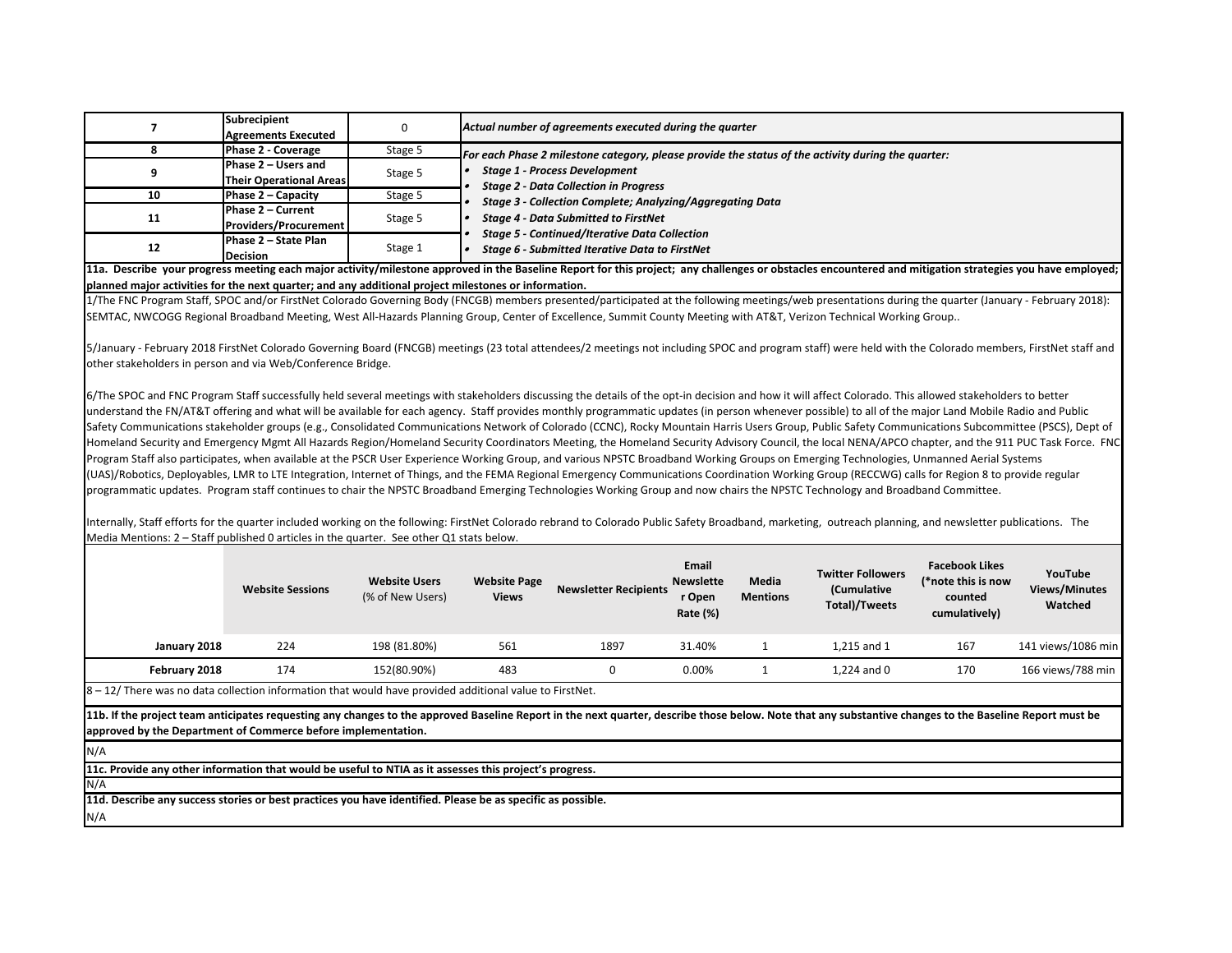| 12. Personnel                                                                                                                                              |                                               |                                                                                                                                                                          |                                                                                                                                    |                                                                                                   |                              |                   |                                |                                                |                                                 |  |
|------------------------------------------------------------------------------------------------------------------------------------------------------------|-----------------------------------------------|--------------------------------------------------------------------------------------------------------------------------------------------------------------------------|------------------------------------------------------------------------------------------------------------------------------------|---------------------------------------------------------------------------------------------------|------------------------------|-------------------|--------------------------------|------------------------------------------------|-------------------------------------------------|--|
| 12a. If the project is not fully staffed, describe how any lack of staffing may impact the project's time line and when the project will be fully staffed. |                                               |                                                                                                                                                                          |                                                                                                                                    |                                                                                                   |                              |                   |                                |                                                |                                                 |  |
|                                                                                                                                                            |                                               |                                                                                                                                                                          |                                                                                                                                    |                                                                                                   |                              |                   |                                |                                                |                                                 |  |
| 12b. Staffing Table - Please include all staff that have contributed time to the project. Please do not remove individuals from this table.                |                                               |                                                                                                                                                                          |                                                                                                                                    |                                                                                                   |                              |                   |                                |                                                |                                                 |  |
| <b>Job Title</b>                                                                                                                                           | FTE%                                          |                                                                                                                                                                          | Project (s) Assigned                                                                                                               |                                                                                                   |                              |                   |                                |                                                | Change                                          |  |
|                                                                                                                                                            |                                               | Effective 12/1/15, the employee filling the Public Safety Broadband Program Manager position was hired in by OIT as the Broadband                                        |                                                                                                                                    |                                                                                                   |                              |                   |                                |                                                |                                                 |  |
|                                                                                                                                                            |                                               | Implementation Manager, a general funded position. This position will be responsible for all duties previously managed by the Public                                     |                                                                                                                                    |                                                                                                   |                              |                   |                                |                                                |                                                 |  |
|                                                                                                                                                            |                                               | Safety Broadband Program Manager, however those duties will no longer be funded by SLIGP.                                                                                |                                                                                                                                    |                                                                                                   |                              |                   |                                |                                                |                                                 |  |
| <b>Public Safety Broadband</b>                                                                                                                             |                                               |                                                                                                                                                                          |                                                                                                                                    |                                                                                                   |                              |                   |                                |                                                |                                                 |  |
| Program Manager                                                                                                                                            | 0                                             |                                                                                                                                                                          | based on approved<br>grant modification.                                                                                           |                                                                                                   |                              |                   |                                |                                                |                                                 |  |
|                                                                                                                                                            |                                               | Provide support for SLIGP outreach activities                                                                                                                            |                                                                                                                                    |                                                                                                   |                              |                   |                                |                                                |                                                 |  |
|                                                                                                                                                            |                                               |                                                                                                                                                                          |                                                                                                                                    |                                                                                                   |                              |                   |                                |                                                | Title and level of                              |  |
|                                                                                                                                                            |                                               |                                                                                                                                                                          |                                                                                                                                    |                                                                                                   |                              |                   |                                |                                                | effort modified                                 |  |
| <b>Outreach and Education</b>                                                                                                                              |                                               |                                                                                                                                                                          |                                                                                                                                    |                                                                                                   |                              |                   |                                |                                                | based on approved                               |  |
| Manager                                                                                                                                                    | $\mathbf{1}$                                  |                                                                                                                                                                          |                                                                                                                                    |                                                                                                   |                              |                   |                                |                                                | grant modification.                             |  |
|                                                                                                                                                            |                                               |                                                                                                                                                                          |                                                                                                                                    | Provide support for SLIGP program, education and outreach activities                              |                              |                   |                                |                                                |                                                 |  |
|                                                                                                                                                            |                                               |                                                                                                                                                                          |                                                                                                                                    |                                                                                                   |                              |                   |                                |                                                | Title and level of                              |  |
|                                                                                                                                                            |                                               |                                                                                                                                                                          |                                                                                                                                    |                                                                                                   |                              |                   |                                |                                                | effort modified                                 |  |
|                                                                                                                                                            |                                               |                                                                                                                                                                          |                                                                                                                                    |                                                                                                   |                              |                   |                                |                                                | based on approved                               |  |
| <b>Project Coordinator</b>                                                                                                                                 | $\mathbf{1}$                                  |                                                                                                                                                                          |                                                                                                                                    |                                                                                                   |                              |                   |                                |                                                |                                                 |  |
| <b>Grant Program Manager</b>                                                                                                                               | 0.2                                           |                                                                                                                                                                          |                                                                                                                                    |                                                                                                   |                              |                   |                                |                                                | grant modification.<br>None                     |  |
| <b>Grant Analyst</b>                                                                                                                                       | 0.2                                           |                                                                                                                                                                          | Provide support for grant management and reporting requirements<br>Provide support for grant management and reporting requirements |                                                                                                   |                              |                   |                                |                                                | None                                            |  |
| <b>Grant Accountant</b>                                                                                                                                    | 0.2                                           |                                                                                                                                                                          | Provide support for budget management and reporting requirements                                                                   |                                                                                                   |                              |                   |                                |                                                |                                                 |  |
| <b>Administrative Support</b>                                                                                                                              | $\overline{0}$                                |                                                                                                                                                                          |                                                                                                                                    | Provide administrative support for grant management, governance meetings, and outreach activities |                              |                   |                                |                                                | None<br>Position removed                        |  |
| 13. Subcontracts (Vendors and/or Subrecipients)                                                                                                            |                                               |                                                                                                                                                                          |                                                                                                                                    |                                                                                                   |                              |                   |                                |                                                |                                                 |  |
| 13a. Subcontracts Table - Include all subcontractors. The totals from this table must equal the "Subcontracts Total" in Question 14f.                      |                                               |                                                                                                                                                                          |                                                                                                                                    |                                                                                                   |                              |                   |                                |                                                |                                                 |  |
| Name                                                                                                                                                       | <b>Subcontract Purpose</b>                    |                                                                                                                                                                          | Type<br>(Vendor/Subrec.)                                                                                                           | RFP/RFQ Issued (Y/N)                                                                              | Contract<br>Executed         | <b>Start Date</b> | <b>End Date</b>                | <b>Total Federal</b><br><b>Funds Allocated</b> | <b>Total Matching</b><br><b>Funds Allocated</b> |  |
|                                                                                                                                                            |                                               |                                                                                                                                                                          |                                                                                                                                    |                                                                                                   | (Y/N)                        |                   |                                |                                                |                                                 |  |
|                                                                                                                                                            | Subcontracts: Technical Support-MOUs, Data    |                                                                                                                                                                          |                                                                                                                                    |                                                                                                   |                              |                   |                                |                                                |                                                 |  |
|                                                                                                                                                            | Collection, Coverage Objectives, Training and |                                                                                                                                                                          | Vendor                                                                                                                             | Y                                                                                                 | Y                            | 6/3/2015          | extended through<br>12/31/2017 | increased to<br>\$594,750                      | \$0.00                                          |  |
| Signals Analytics, LLC                                                                                                                                     | RFP/Public Notice response assistance. This   |                                                                                                                                                                          |                                                                                                                                    |                                                                                                   |                              |                   |                                |                                                |                                                 |  |
|                                                                                                                                                            | PO has ended and project is complete.         |                                                                                                                                                                          |                                                                                                                                    |                                                                                                   |                              |                   |                                |                                                |                                                 |  |
|                                                                                                                                                            | Legal/MOU Subcontracts: Costs associated      |                                                                                                                                                                          |                                                                                                                                    |                                                                                                   |                              |                   |                                |                                                |                                                 |  |
|                                                                                                                                                            |                                               | with state, municipal, county and private<br>(outside) legal expertise on specific issues<br>related to legal/MOU efforts. This PO has<br>ended and project is complete. |                                                                                                                                    |                                                                                                   |                              |                   |                                |                                                |                                                 |  |
|                                                                                                                                                            |                                               |                                                                                                                                                                          |                                                                                                                                    |                                                                                                   | Y/New PO<br>was<br>issued on |                   |                                |                                                |                                                 |  |
|                                                                                                                                                            |                                               |                                                                                                                                                                          |                                                                                                                                    |                                                                                                   |                              |                   |                                |                                                |                                                 |  |
|                                                                                                                                                            |                                               |                                                                                                                                                                          |                                                                                                                                    |                                                                                                   |                              |                   |                                |                                                |                                                 |  |
| Kissinger & Fellman, PC                                                                                                                                    |                                               |                                                                                                                                                                          | Vendor/State and                                                                                                                   | N/RFP/RFQ not                                                                                     | 6/28/17                      | 9/27/2016         | extended through               | \$180,000.00                                   | \$0.00                                          |  |
|                                                                                                                                                            |                                               |                                                                                                                                                                          | <b>Local Government</b>                                                                                                            | required                                                                                          | for an                       |                   | 12/31/2017                     |                                                |                                                 |  |
|                                                                                                                                                            |                                               |                                                                                                                                                                          |                                                                                                                                    |                                                                                                   | additional<br>\$30,000 in    |                   |                                |                                                |                                                 |  |
|                                                                                                                                                            |                                               |                                                                                                                                                                          |                                                                                                                                    |                                                                                                   | services                     |                   |                                |                                                |                                                 |  |
|                                                                                                                                                            |                                               |                                                                                                                                                                          |                                                                                                                                    |                                                                                                   |                              |                   |                                |                                                |                                                 |  |
|                                                                                                                                                            |                                               |                                                                                                                                                                          |                                                                                                                                    |                                                                                                   |                              |                   |                                |                                                |                                                 |  |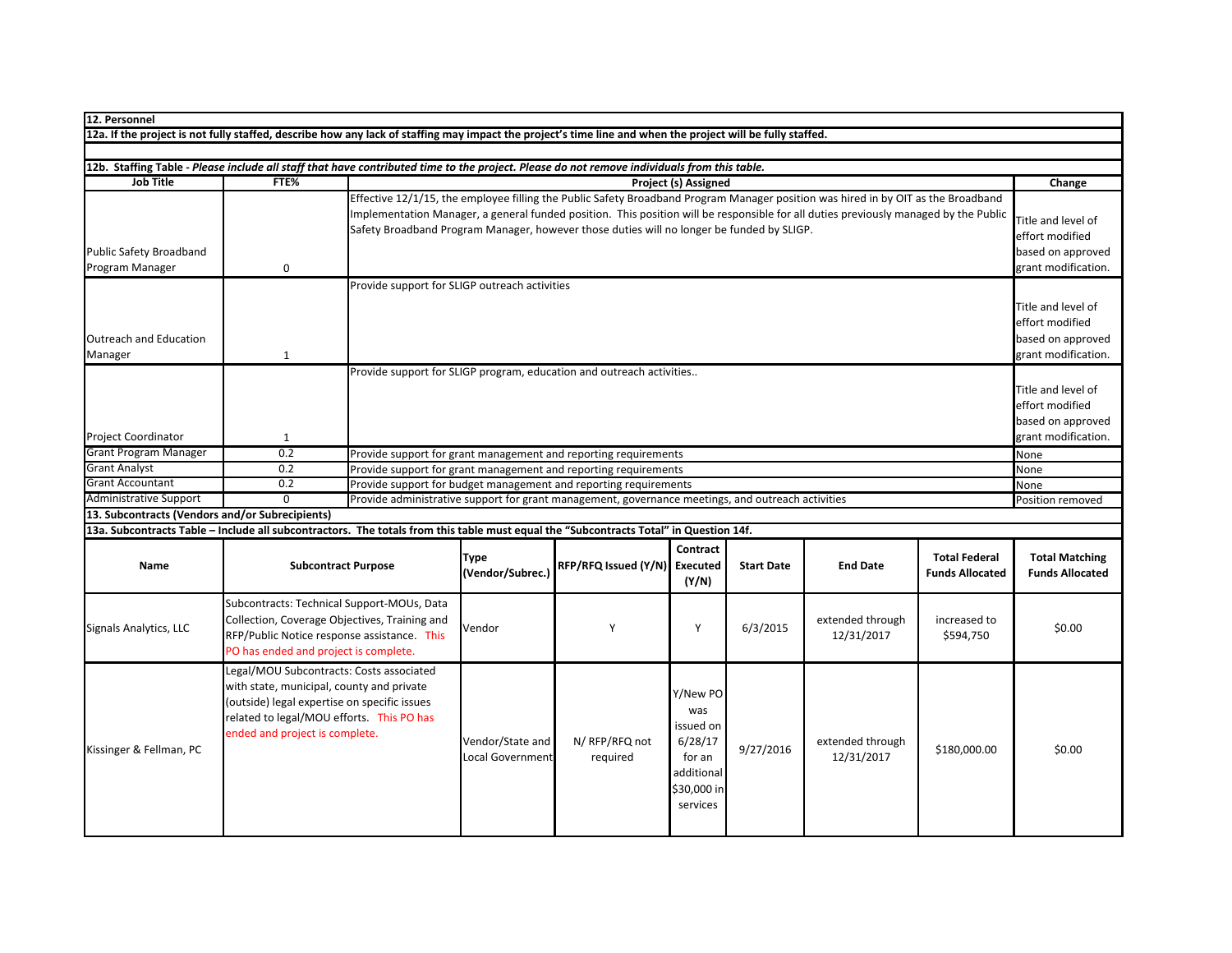| <b>TBD</b>                                                          | A/V, Graphics and Production Services<br>associated with development of videos,<br>website or other marketing graphics/materials<br>and other production costs associated with the<br>education and outreach element of the<br>program.                                                                                                                                                                                                                                                                              | Vendor/State<br>Government | $\mathsf{N}$                                     | N                                                                                                                   | TBD        | TBD       | \$30,000.00  | \$0.00 |
|---------------------------------------------------------------------|----------------------------------------------------------------------------------------------------------------------------------------------------------------------------------------------------------------------------------------------------------------------------------------------------------------------------------------------------------------------------------------------------------------------------------------------------------------------------------------------------------------------|----------------------------|--------------------------------------------------|---------------------------------------------------------------------------------------------------------------------|------------|-----------|--------------|--------|
| <b>Texas A&amp;M Engineering</b><br><b>Extension Service (TEEX)</b> | Training Services/costs associated with<br>development of on-line training programs and<br>materials to enable training of local, tribal, and<br>state stakeholders on LTE technology. - This<br>PO has ended and project is complete.                                                                                                                                                                                                                                                                               | Vendor/Governm<br>ent      | N/ RFP/RFQ not<br>required                       | Y/ PO was<br>issued<br>because<br>cost was<br>under<br>\$25000,<br>no other<br>procurem<br>ent<br>vehicle<br>needed | 12/1/2015  | 8/31/2016 | \$20,000.00  | \$0.00 |
| TBD                                                                 | General Contractual Services for data<br>collection and analysis based on future<br>requirements set out by FirstNet or NTIA. See<br>above - the Signals Analytics contract was<br>amended, value increased and extended<br>through 12/31/17.                                                                                                                                                                                                                                                                        | Vendor                     | N                                                | N                                                                                                                   | <b>TBD</b> | TBD       | \$275,264.00 | \$0.00 |
| Covendis                                                            | Provide project coordination/administrative<br>support for SLIGP data collection activities,<br>governance meetings, and outreach activities.<br>New contractor position hired using state<br>contract through Covendis - May 4, 2015 -<br>February 3, 2016. If employee is successful, he Vendor<br>may be hired as an FTE through the State<br>funded by SLIGP until the end of the grant<br>period (12/31/17). Approved grant<br>modification request reflects funding this new<br>position through end of grant. |                            | <b>Bid Process</b><br>completed in April<br>2015 | PO<br>Executed                                                                                                      | 5/4/2015   | 2/3/2016  | \$57,855.00  | \$0.00 |